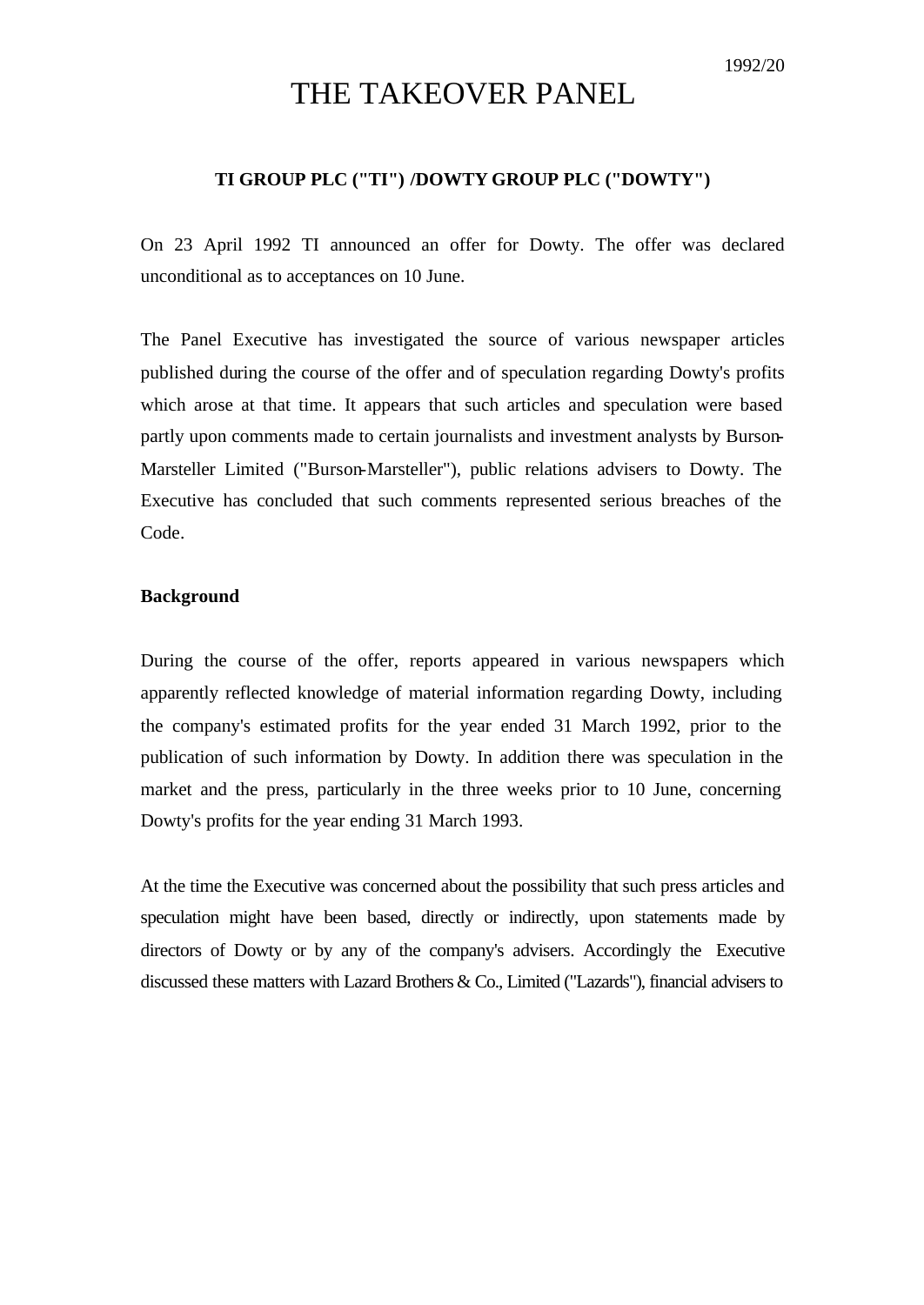Dowty, drawing their attention to the relevant restrictions in the Code and emphasising the primary responsibility with which financial advisers are charged regarding information released during the course of offers. Lazards informed the Executive that at the beginning of the offer period, and during it, the attention of their client and all its advisers was specifically drawn to the rules of the Code and to the restrictions relating to the release of information during the course of an offer.However, speculation continued concerning Dowty's profits for the year ending 31 March 1993 and, following further discussions with Lazards, the Executive required Dowty to make a public statement disassociating the company from this speculation and making it clear that the speculation had no proper foundation. This statement was released on 5 June.

Subsequently, after the end of the offer period, the Executive investigated these matters further and it became clear that a number of conversations had taken place between Burson-Marsteller and certain journalists and investment analysts during which material new information, which either had not been made public or could not be made public, had been communicated or implied. In one conversation, which took place on 19 May with a specialist salesman at a securities firm unconnected with either TI or Dowty, a director of Burson-Marsteller said that Dowty was confident of achieving a certain level of profit for the year ending 31 March 1993 and that Dowty had found a buyer for the various properties which it had publicly stated that it intended to sell. This conversation gave the Executive particular concern since these statements covered material new information which could not be made public; the first, because Dowty and its advisers were unable to make a forecast of profits for the year in question to the standards required by the Code, and the second, because it was not correct.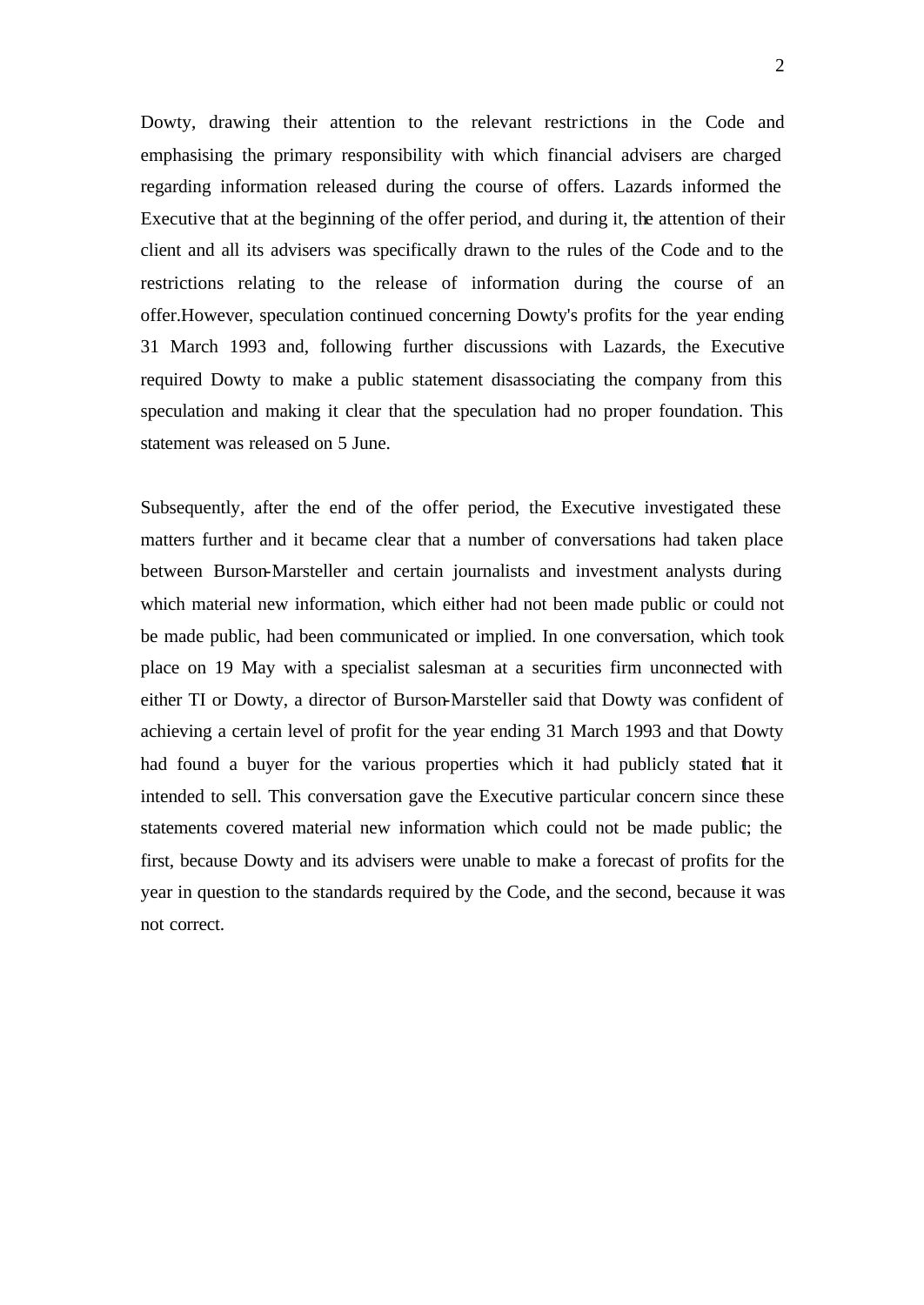#### **Code issues**

The Code requires that information released during an offer must satisfy the highest standards of accuracy and must be made equally available to all shareholders as nearly as possible at the same time and in the same manner. Particular areas of sensitivity include future profits and prospects.

The Panel attaches great importance to these principles, which are as relevant to private conversations as they are to public documents and statements and which apply equally to directors and officials of companies and to all their advisers. Accordingly, such parties must take the utmost care in any discussions, whether formal or informal, with shareholders and with others, such as journalists or investment analysts, whose views may influence shareholders. Concern in this area extends beyond simple statements of fact to include any impressions which are given. Further, comments made "off the record" may have the same effect as more formal statements and the Panel draws no distinction between them.

There are many ways of implying information and opinions during discussions without specifically stating such information or opinions. Prior to publication of material new information or opinions, or where the Code would prohibit such publication, conversations of this kind, designed to cause specific inferences to be drawn, are likely to represent breaches of the Code.

The Panel regards financial advisers as being responsible to the Panel for guiding their clients and any relevant public relations advisers with regard to any information released during the course of an offer.

## **The Executive's findings**

The comments made by Burson-Marsteller to a specialist salesman on 19 May covered important new information which